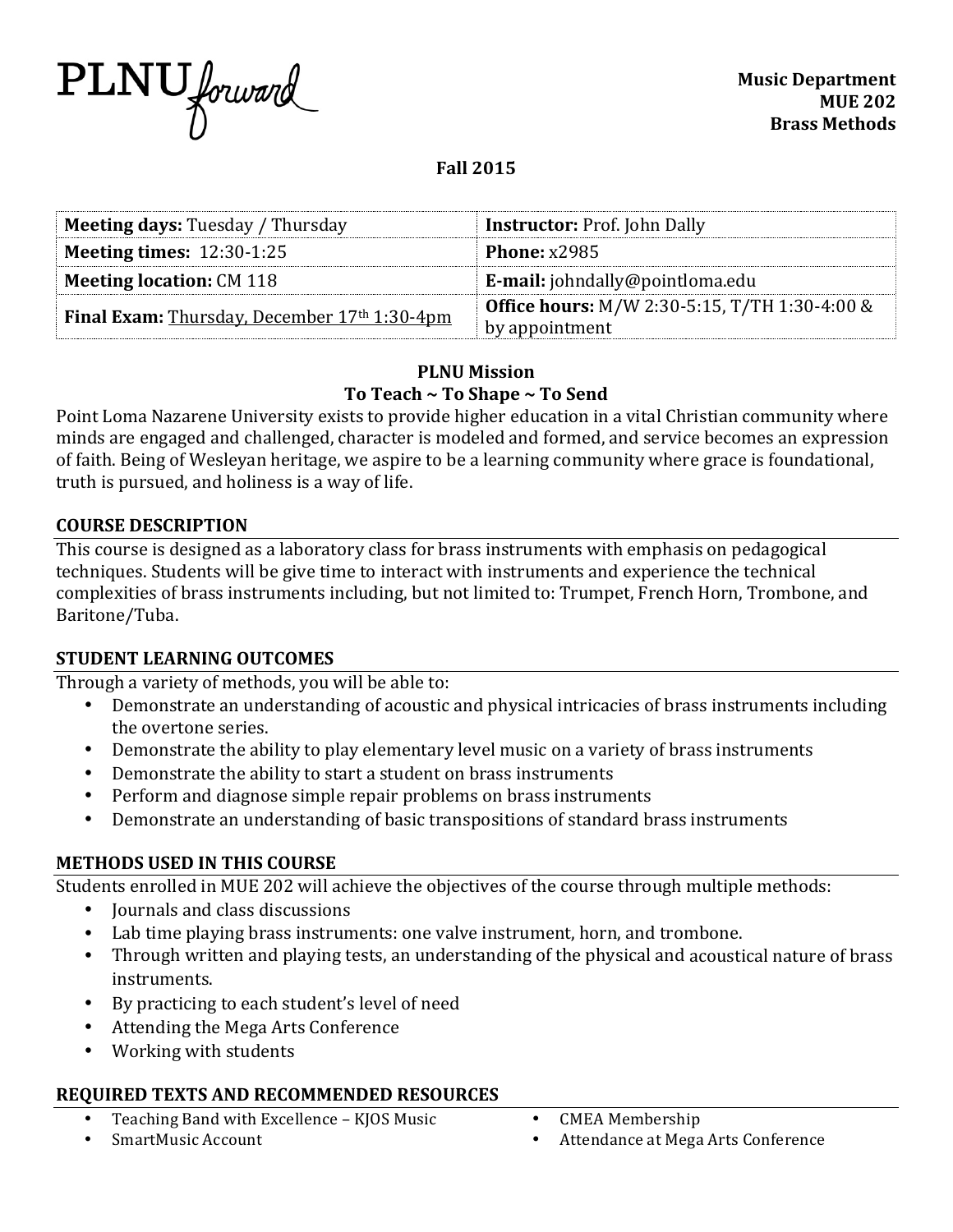#### **Resource Notebook**

The notebook will consist of class notes, hand-outs, assignments, and other materials. It should be neat, organized, comprehensive, and expandable.

#### **Playing Assessments**

Personal Assessments will be conducted via SmartMusic and during class.

### **Signature Assignment**

You will have the opportunity to demonstrate your knowledge of woodwind pedagogy through conducting a live startup session. (Information provided via Assessment Rubric).

### **Practical Application**

*This course emphasizes doing. The process of becoming an music educator will be supported through the following:*

- Attend Mega Arts Conference Thursday, October 8, 2015 from 8:00 a.m to 3:45 p.m in Balboa Park. More information provided in class
- Work with students at Dana MS

## **ATTENDANCE AND PARTICIPATION**

Regular and punctual attendance at all classes is considered essential to optimum academic achievement. Because in-class activities, group activities, and class discussions are an important aspect of the learning process in this class, attendance will be taken seriously.

If the student is absent from more than 10 percent of class meetings, the instructor has the option of filing a written report, which may result in de-enrollment. If the absences exceed 20 percent, the student may be de-enrolled without notice. If the date of de-enrollment is past the last date to withdraw from a class, the student will be assigned a grade of W or WF consistent with university policy in the grading section of the catalog. See Academic Policies in the undergrad student catalog.

## **CLASS PREPARATION**

It is assumed that a student will come to class prepared. That may mean a different level of commitment from each student, depending on his or her initial level of expertise. Some students may need to practice more than other students. That is the nature of a class like this. But it is also acknowledged that the class is a 1 unit class, so undue expectations will not be placed on time or commitment.

#### **ASSESSMENT AND GRADING**

All assignments are to be submitted/turned in by the beginning of the class session on the day they are due—including assignments posted in Canvas. Late assignments are not accepted, so if there are any issues you know about that may prevent you from completing an assignment in a timely manner, be sure to discuss it with me before the due date!

| Category                                    | Percentage |
|---------------------------------------------|------------|
| Daily Participation, Quizzes, and Projects* |            |
| Playing tests                               |            |
| Final and Startup                           |            |

Grading for this course is on a fixed scale:

| <b>PERCENTAGE</b><br>ADE<br>1 KADE | <b>PERCENTAGE</b> |  |
|------------------------------------|-------------------|--|
|------------------------------------|-------------------|--|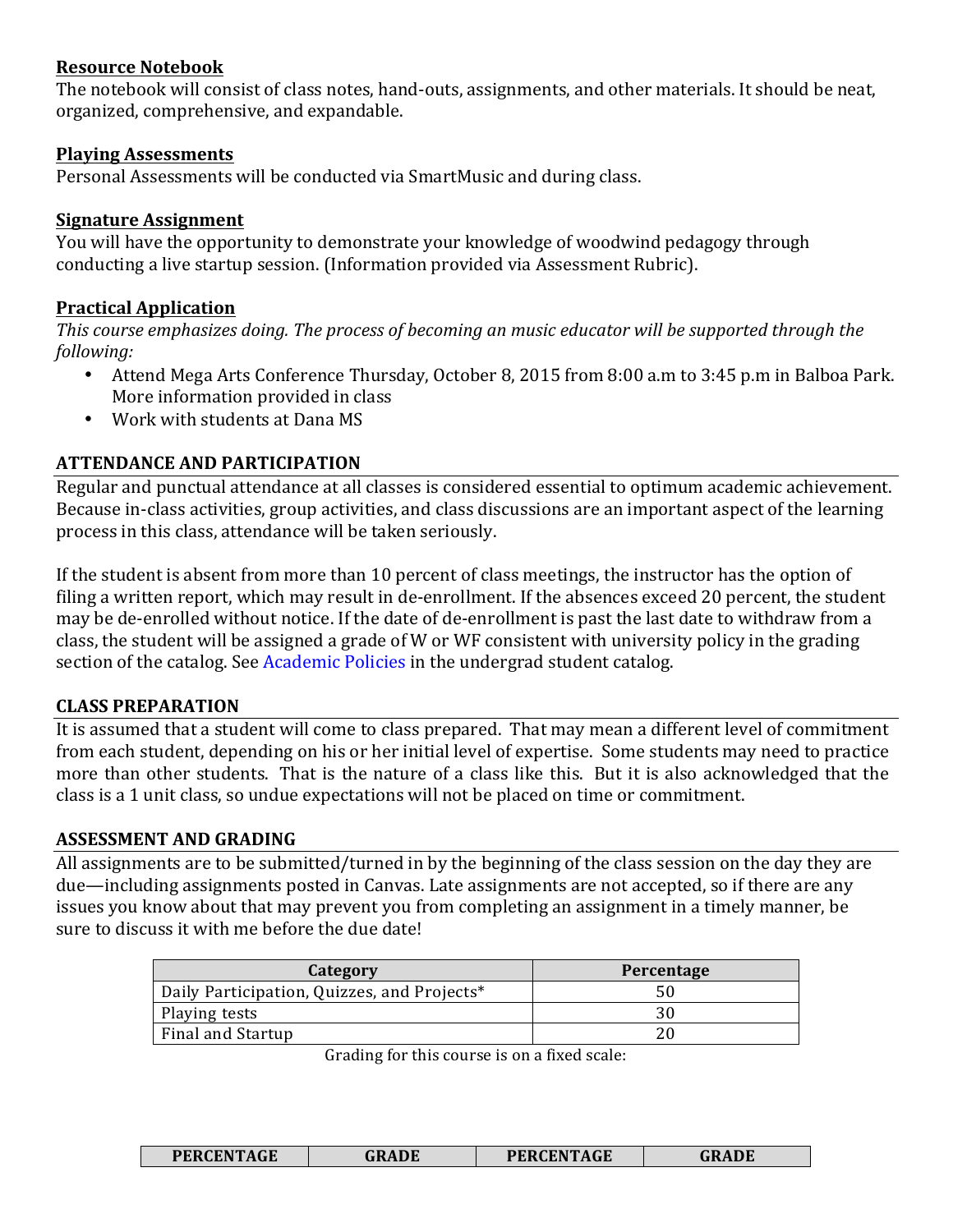| 100-93  | n  | 76.9-73  |    |
|---------|----|----------|----|
| 92.9-90 | А- | 72.9-70  |    |
| 89.9-87 | B+ | 69.9-67  | D+ |
| 86.9-83 | в  | 66.9-63  |    |
| 82.9-80 | B- | 62.9-60  | D- |
| 79.9-77 |    | Below 60 |    |
|         |    |          |    |

\*Failing to attend the Mega Arts Conference may result in the lowering of your final grade by a full grade.

## **INSTRUCTOR AVAILABILITY**

Students may call or e-mail Prof. Dally for a private conference. I also have an open door policy. If you drop by my office and I am available, please come in.

## **ACADEMIC HONESTY**

Students should demonstrate academic honesty by doing original work and by giving appropriate credit to the ideas of others. As explained in the university catalog, academic dishonesty is the act of presenting information, ideas, and/or concepts as one's own when in reality they are the results of another person's creativity and effort. Violations of university academic honesty include cheating, plagiarism, falsification, aiding the academic dishonesty of others, or malicious misuse of university resources. A faculty member who believes a situation involving academic dishonesty has been detected may assign a failing grade for a) that particular assignment or examination, and/or b) the course following the procedure in the university catalog. Students may appeal also using the procedure in the university catalog. See Academic Policies for further information.

# **ACADEMIC ACCOMMODATIONS**

While all students are expected to meet the minimum academic standards for completion of this course as established by the instructor, students with disabilities may request academic accommodations. At Point Loma Nazarene University, students must request that academic accommodations by filing documentation with the Disability Resource Center (DRC), located in the Bond Academic Center. Once the student files documentation, the Disability Resource Center will contact the student's instructors and provide written recommendations for reasonable and appropriate accommodations to meet the individual needs of the student. See Academic Policies in the (undergrad/graduate as appropriate) academic catalog.

## **FERPA POLICY**

In compliance with federal law, neither PLNU student ID nor social security number should be used in publicly posted grades or returned sets of assignments without student written permission. This class will meet the federal requirements by (Note: each faculty member should choose one strategy to use: distributing all grades and papers individually; requesting and filing written student permission; or assigning each student a unique class ID number not identifiable on the alphabetic roster.). Also in compliance with FERPA, you will be the only person given information about your progress in this class unless you have designated others to receive it in the "Information Release" section of the student portal. See Policy Statements in the (undergrad/ graduate as appropriate) academic catalog.

#### **FINAL EXAMINATION POLICY**

Successful completion of this class requires taking the final examination **on its scheduled day**. The final examination schedule is posted on the Class Schedules site. No requests for early examinations or alternative days will be approved.